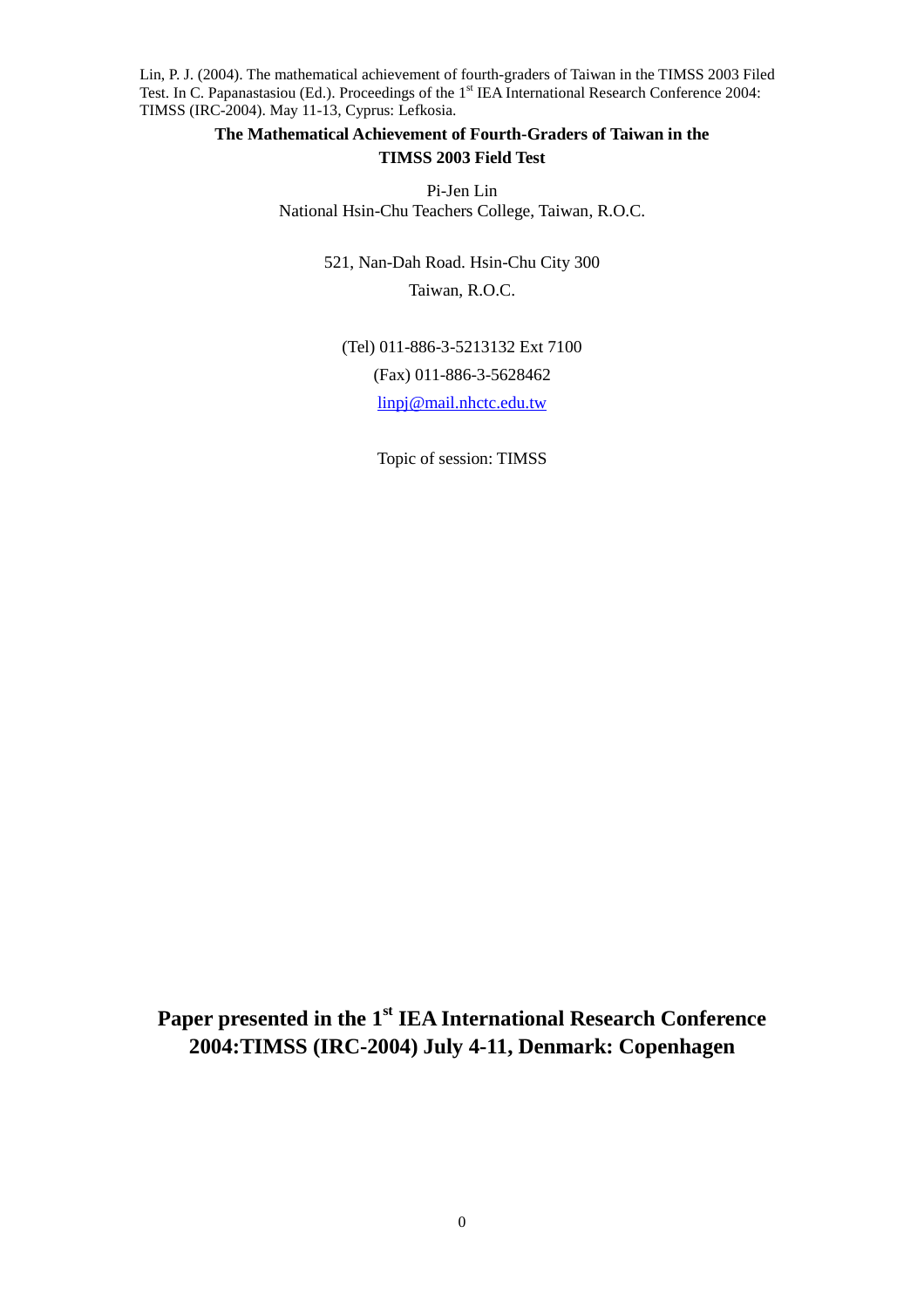## **The Mathematical Achievement of Fourth-Graders of Taiwan**

## **in the TIMSS 2003 Field Test**

Pi-Jen Lin National Hsin-Chu Teachers College, Taiwan, R.O.C.

## **Abstract**

Taiwan's mathematics curriculum has been undergone three reforms in the last three decades. The Standard of School Mathematics Curriculum, issued in 1993 and implemented in 1996, has been carried out six years. There is a furious debate on what mathematics should be comprised in coming curriculum and on suspecting whether students still maintain mathematical proficiency between proponents and opponents against the reform. For this sack, the achievement students performing in each mathematics strand in the TIMSS 2003 field test was examined. Moreover, the study tended to use curriculum as a source to explain differences in academic achievement. Data were drawn from the fourth-grade test conducted in the TIMSS 2003 field test. Taiwan was sampling 1601 students in 50 classes distributed in 25 primary schools. Two curriculum specialists and two teachers inspected each item of the test whether it was covered in the intended curriculum, issued in 1993.

It is found that Taiwanese students were achieved in mathematics better than the international average. The average performance of Taiwanese students in number, measurement, geometry, and data was higher than international average, while the performance of Taiwanese in algebra was lower than the international average. The study contributed the analysis of curriculum as a resource to explain the differences in academic achievement of mathematics topics. In this time of great interest in mathematics education reform, findings of the field test provided heavily powerful evidence to diminish opponents' blames against the 1993 version reform. The assessment afforded an important marker of the state of students'achievement in the period of reform. The lack of learning the topics measured in the field test, unfamiliarity with assessment format, the context referred to questions unsuitable to Taiwan's cultures were possible factors contributing to Taiwanese students performing poorly in some items.

Key words: TIMSS 2003 field test, mathematics performance, fourth-grade, Taiwan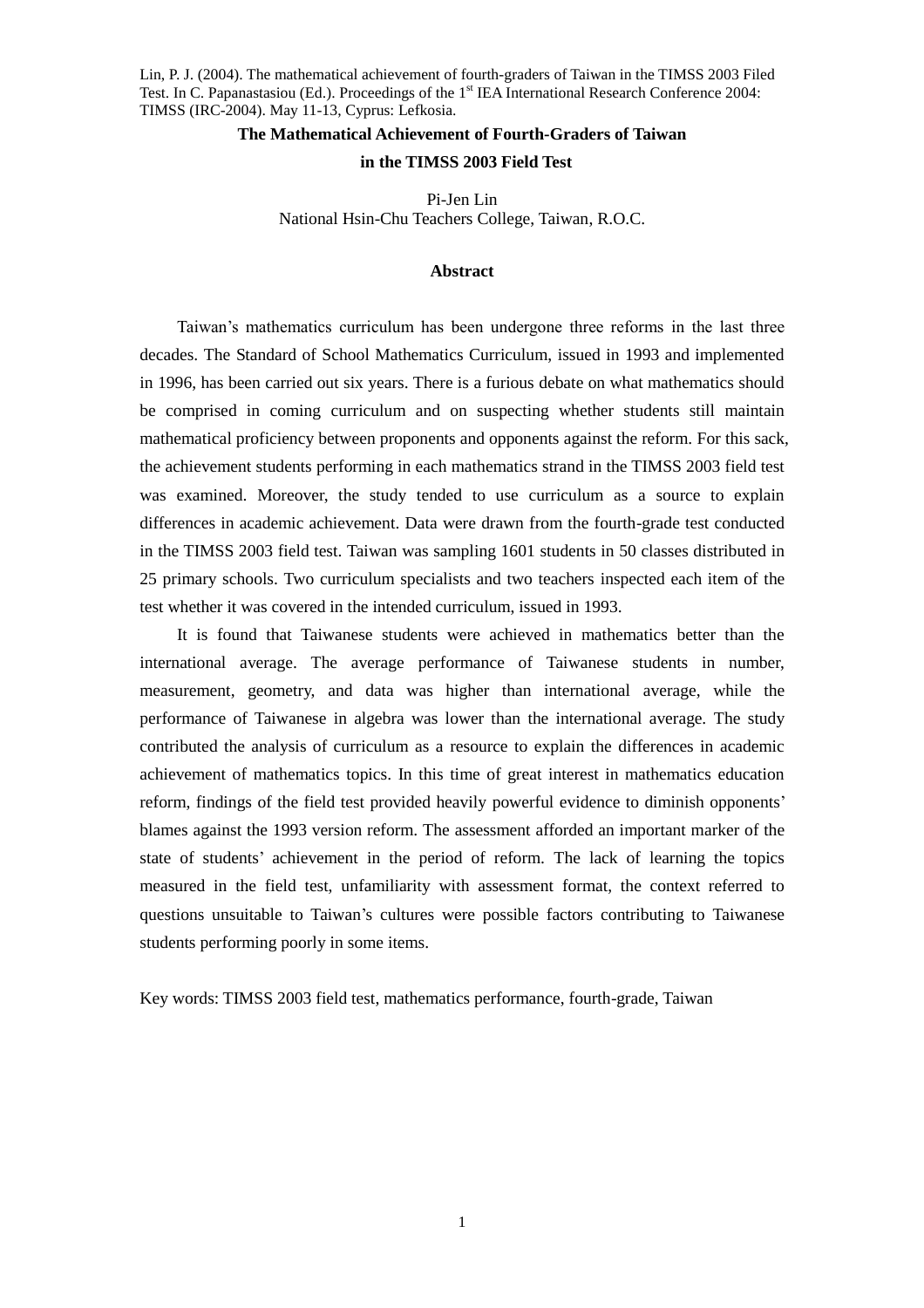# **The Mathematical Achievement of Fourth-Graders of Taiwan in the TIMSS 2003 Field Test**

#### **Three Curriculum Reforms in Taiwan**

Taiwan's mathematics curriculum has been undergone three reforms in the last three decades. These reforms include the Curriculum Standards for Elementary Mathematics issued in 1975, which was revised and re-issued in 1993, and the Nine-Year School Curriculum issued in 1998, implemented in 2001, and revised in 2003. To help you understand the reforms, the paper begins with the school system in Taiwan.

With a population of more than 21 million, Taiwan has roughly 2 millions children aged from 6 to 12 in more than  $2,000$  elementary schools. Taiwan's population is heavily accumulated in urban areas and, as a result, typical class size with 30-35 students in urban and 25-28 students in suburban. The school system in Taiwan is 6-3-3-4. Education is compulsory from elementary school through junior high school (from ages 5 to 15).

Taiwan's highly centralized education system was unchanged until the curriculum was revised in 1993. Since 1968, the official unified mathematics textbook for the elementary schools was utilized in the national wide of Taiwan. Mathematics is one of the seventh courses offered in elementary schools. The proportion of mathematics classes per week in grade 1-2, grade 3-4, and grade 5-6 are  $3/26$ ,  $4/33$ , and  $6/35$ , respectively. Each class is  $40$ minutes in length. The school day is from Monday morning to Friday afternoon. Every Wednesday afternoon when the teachers attend in-service professional training is school off. A typical school day containing seven classes starts from 7:30 a.m. and run through to 4:00 p.m. The first hour of each day is functioned as a morning pre-session time in which students are educated in ethics and assignments are checked. Elementary school teachers teach regularly 25 classes per week. Two thirds of elementary school teachers are responsible for teaching all subject areas to their home class. The other one third of teachers specializing in courses like art, music, or science teaches their specialization to different classes in school. It means that two thirds of elementary school teachers teach mathematics to their own classes.

However, the revised "Curriculum Standards for Elementary Mathematics", issued in 1993 and implemented in 1996, privatized textbook publishing. The official unified textbook used for nearly past three decades was replaced by the newly published textbooks, which are also examined and approved by review committees from the Ministry of Education. As a result, the activities covered in the textbooks which were published by different publishers are heterogeneous. In addition, the philosophy of underpinning the curriculum issued in 1993 is based on the constructivist's perspective. The standards-oriented teaching has shifted its focus toward the learner-centered approach away from the teacher-centered approach. Teachers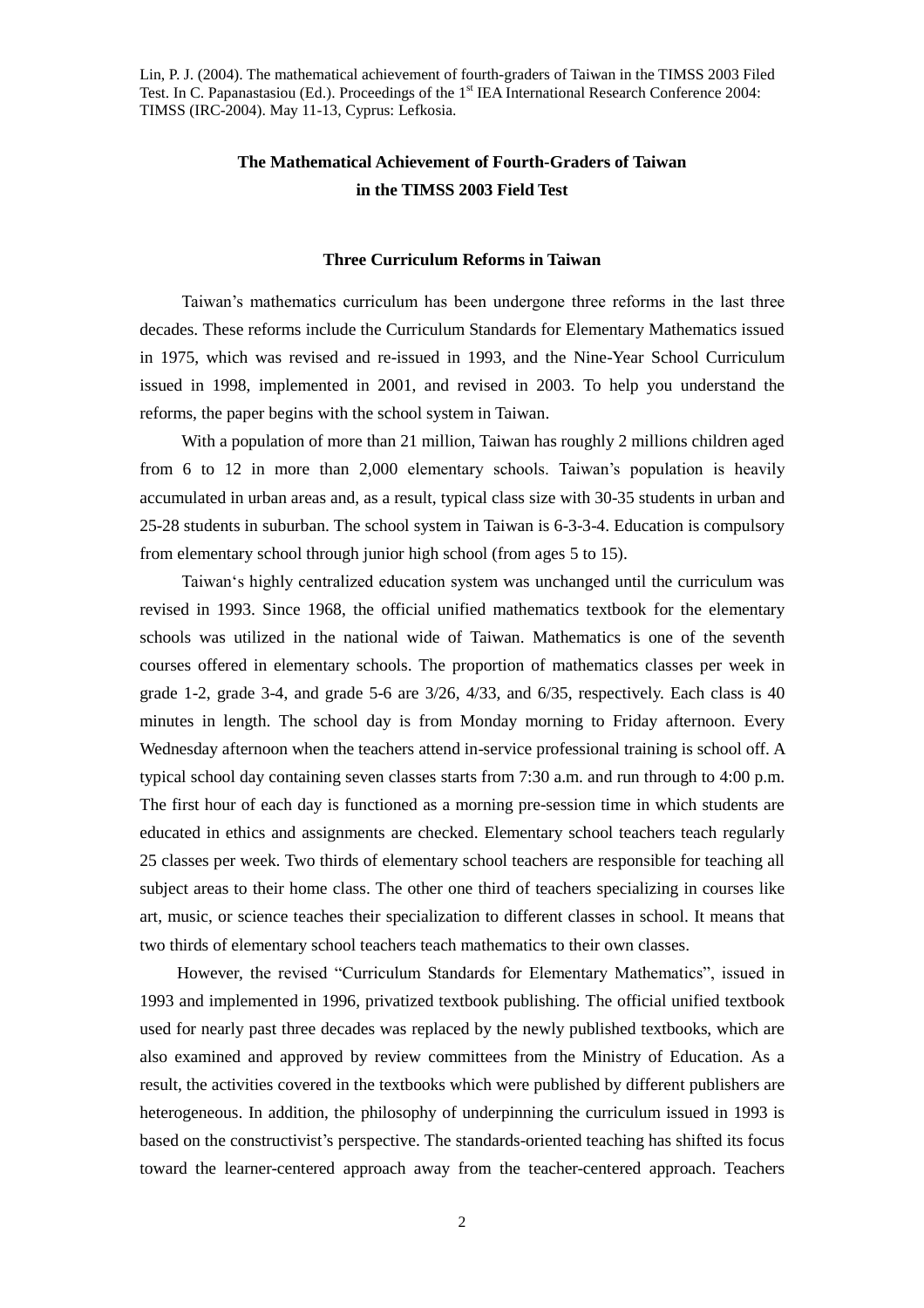under the reform of 1993 version faced a complete paradigm shift; as a result, they needed to face the tension of the mathematics contents to be taught in the school schedule in the available time.

Since the "Nine-Year School Curriculum" was re-enacted by the Ministry of Education in 1998 and implemented in 2001, national curriculum standards have been decentralized. It represents one of the largest educational reforms up to date. Courses offered in elementary and junior high schools are shifted from subject-oriented to area-oriented. The indicators to be achieved for students in the newly version of curriculum are presented in a list of competency-driven deviated from the topic-driven in the traditional version. As a consequence, what the mathematics contents should be learned in various grade levels is determined by those committees who write the textbooks in different publishers. Therefore, the same mathematics idea included in different textbooks could be learned in different grade levels. Teachers under the reform are expected to help students to link the connection between two mathematics concepts and abridge the gap from using one textbook changing to another textbook. One new expectation placed on elementary and high school teachers under the reform is to change their role from an executer to a designer of curriculum. The teachers are expected to be an active role of using curriculum.

Mathematics is one of the seven learning areas in the 2001 curriculum version. The proportions of mathematics sessions per week in grade 1-2, grade 3-4, and grade 5-6 are 3/22, 4/28, and 4/30, respectively. The number of mathematics sessions offered in the 1998 version is less than the 1975 version. A school week is reduced into five days from six days. The mathematics contents recommended in the curriculum are not as many as those enacted in the 1975 and 1993 versions.

Up to date, the reform of 1993 version has been carried out six years. In the current educational setting of Taiwan, the six-grade students used the textbook of the 1993 and the first- to fifth-grade students have been replaced by the textbook of the 2001 version. There is a furious debate over mathematics contents comprised in curriculum and the effective way of teaching mathematics. Indeed, a mathematics education community comes up a surprise to hear the thousands of newspaper articles and websites arguing for or against the instructional approach based on the constructivist's perspectives. Some of these involve interviewed with eminent mathematicians or high government officials; others were written by parents and teachers. There have been television programs devoted to mathematics education. Mathematicians who are opponents against the reform of 1993 version wrest control of mathematics education of Taiwan and blame drastically students'poor computation skill but there is no evidence for supporting their suspects. The influence of the reform on students' achievement of mathematics becomes debate issue between the proponents and opponents. Nevertheless, there was no adequate large-scale data during the reform of 1993 version to report to diminish the voice of debate. For this sack, to understand whether students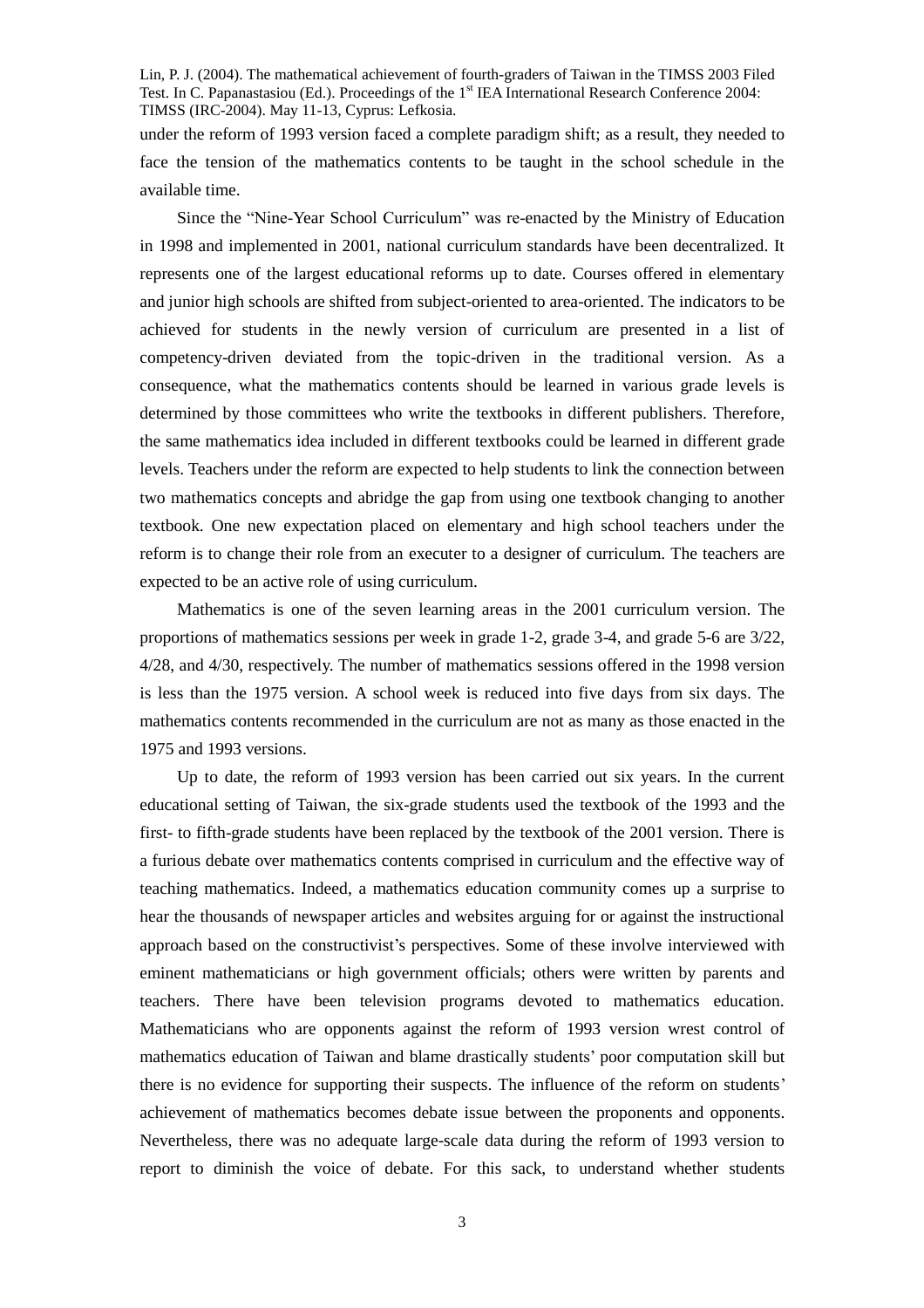performed well under the curriculum reform, it is just the right time to report the data collected from the field test administered to the fourth grade students who only used the 1993 version from their first grade through fourth grade. Thus, the purposes of the study were: 1) to understand how fourth-graders of Taiwanese performed well in mathematics, and 2) to compare the level of fourth grade mathematics achievement of Taiwan to international average. It was also hoped that the study would provide a research basis for future national curriculum reform.

#### **Cross-National Studies in Mathematics Achievement of TIMSS**

Many studies distributed in different countries have analyzed the data from the IEA's Third International Mathematics and Science Study (TIMSS) and have produced scholarly work on the contexts that affect students, classroom, and school outcomes. A bunch of dissertations of doctoral students studying on science and mathematics area in different countries analyzed the data collected from the different populations involving in TIMSS. In mathematics, a group of researchers examined the relationship between teachers'personal beliefs about how students learning mathematics and their instructional practices to the mathematical achievement of eighth grade mathematics (Gales, 2000; Gerber, 2000). Results indicate that teachers about how students learning mathematics beliefs and their practices are not related to students'achievement (Gerber, 2000). The second group of the researchers was to determine the factors including home environment, peer influences, school environment, educational aspirations, attitudes toward mathematics and habits on mathematics achievement of three countries including the Republic of South Korea, Singapore, and the United States as measured by TIMSS (Chen, 2001). The third group of the researchers following the video component as part of the TIMSS data examined in depth how mathematics is taught and learned in three high-achieving European countries utilizing the data from filed observations, videotapes, interviews, and questionnaires (Kawanaka, 2000). These followed-up studies of TIMSS studied on the comparative analyses of cross countries. These comparative studies have little contribution to give a direct suggestion to mathematics education for a country involving the TIMSS study. Moreover, there is a little research on TIMSS by using the intended curriculum of a country as a resource to interpret students'mathematical achievement performing in different mathematics strand.

## **Background to TIMSS 2003 Field Test**

The IEA officially launched the Trends in Mathematics and Science Study in 2003 (TIMSS 2003), although teams of researchers had been working on the preparation of the study since the early 2001s. TIMSS 2003 was designed to measure trends in students' mathematics and science achievement. Offered first in 1995, and then in 1999, the regular cycle of TIMSS studies provides to measure progress in educational achievement in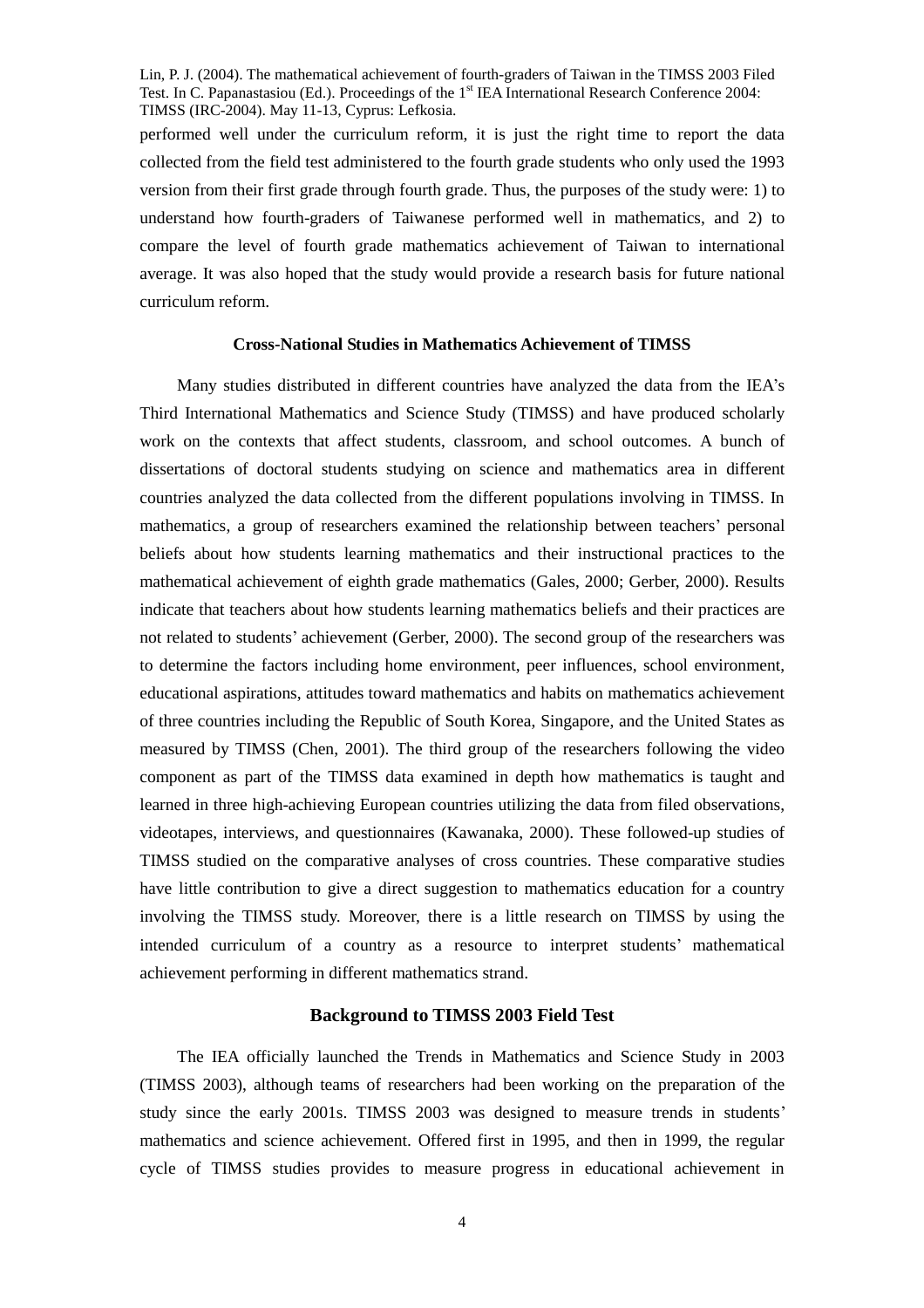mathematics and science (Mullis, et al., 2001). TIMSS 2003 field test is a pilot study of TIMSS 2003 main survey, which was very much collaboration among countries. TIMSS 2003 field test includes mathematics and science tests and questionnaires administered eighth-graders in over 40 countries and fourth graders in over 20 countries. Taiwan was one of the countries participating in the field test administering mathematics and science tests to the two grade levels and participating in the TIMSS at fourth grade level for the first time. The data report here is part of the fourth-grade mathematics test conducted in Taiwan in the TIMSS 2003 field test.

TIMSS 2003 is directed and coordinated from the TIMSS International Study Center (ISC), which is located at Boston College, in the United States. The National Research Coordinator (NRC) of, the director of National Taiwan Normal University, is responsible for the implementation of TIMSS 2003 in Taiwan. The NRC of Taiwan set up a research team consisting of eighteen professors and faculties from Taiwan Normal University, Science Education Center, and Hsin-Chu Teachers College. It is the responsibility of the research team, with guidance and assistance from the ISC, to translate all of the tests, questionnaires, scoring guides, manuals, and forms into Chinese, making suitable cultural adaptations as required, and to print the assessment materials and distribute them to the participating schools.

#### **Design of the TIMSS 2003 Field Test**

## **Sampling design**

Students participating in TIMSS 2003 field test were sampling in two stages. In the first stage, a sample of school is selected, using an approved random sampling procedure. Taiwan was sampling 25 schools at fourth grade. In the second stage, a single intact  $4<sup>th</sup>$  grade mathematics class is selected, also using a random sampling procedure. 1601 students in 50 classes distributed in 25 primary schools were assessed.

## **Instruments**

The TIMSS Assessment Frameworks and Specifications 2003, provides an overview of the assessment design and the guidelines for item development. It was framed by two dimensions, a mathematics content dimension and a cognitive dimension. The content domains define the specific mathematics topics covered by the assessment, and the cognitive domains define the sets of behaviors expected of students as they engage with the mathematics content (Mullis, et al., 2001). The five mathematics content domains include number, algebra, measurement, geometry, and data. Each content domain has several topics areas, such as number including whole numbers, fractions, and decimals, and ratio, proportion, and percent. Each topic selected to be embedded into the test item was covered in the intended curriculum at fourth grade of at least 70% participating countries. The mathematics cognitive domains including four cognitive domains, knowing facts and procedures, using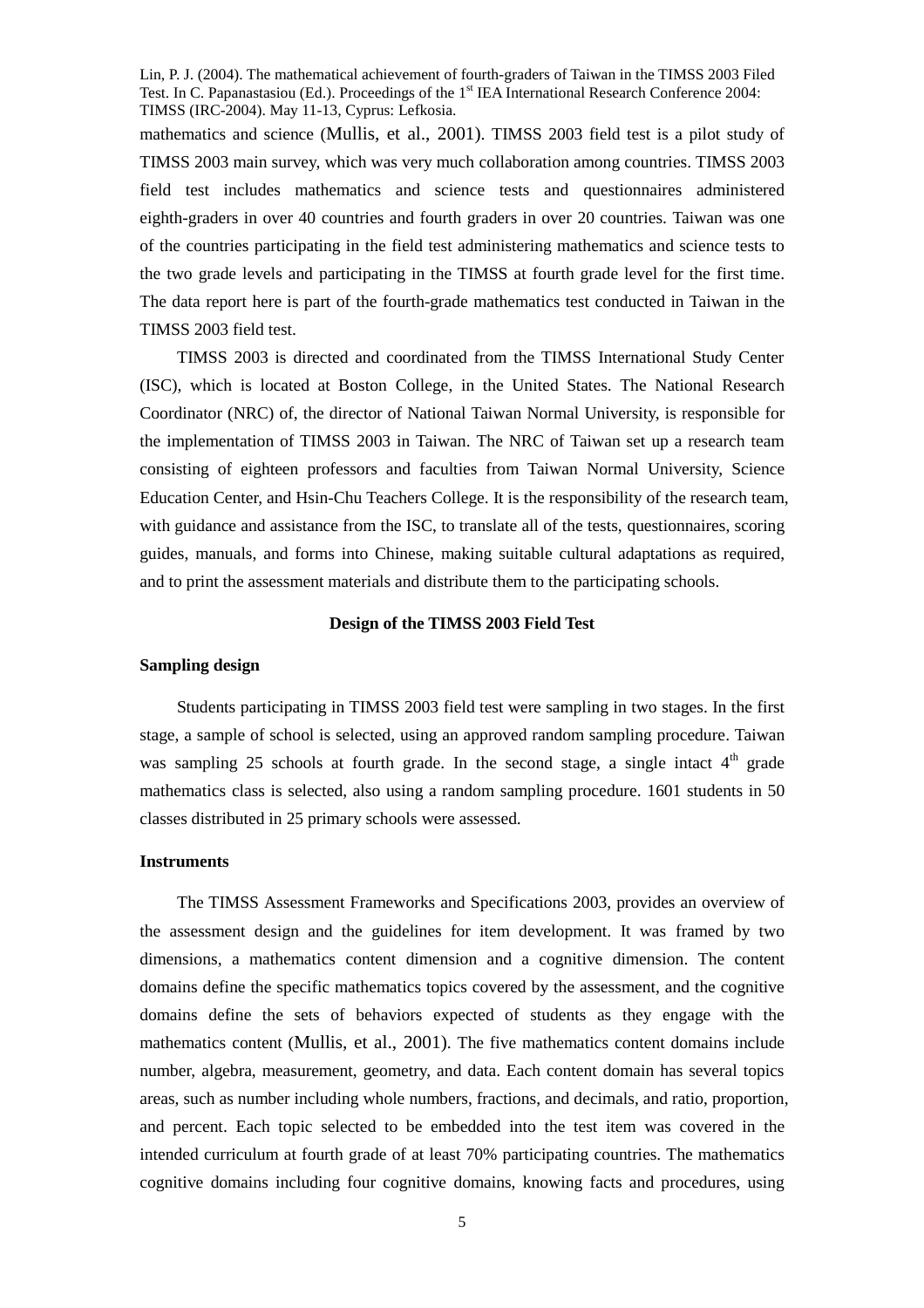concepts, solving routine problems, and reasoning. The number (percentage) of items in each content domain was respectively: 85 (37%), 55 (24%), 39 (17%), 17 (7%), and 33 (15%). The data reveals that the number area remains a substantial part of most school mathematics curricula. A large proportion of mathematics items of the field test fall within number topic. Likewise, the number of items in each cognitive domain was respectively: 60(26%), 41(18%), 86(38%), and 42(18%). The items distributed in mathematics content and cognitive domains are summarized as Table 1-1.

| Knowing facts<br>Number Cognitive<br>of items<br>and<br>procedures<br>Mathematics |            | Using<br>concepts | Solving routine<br>problems | Reasoning      | Total $(\frac{9}{6})$ |  |
|-----------------------------------------------------------------------------------|------------|-------------------|-----------------------------|----------------|-----------------------|--|
| Number                                                                            | 23         | 20                | 42                          | 10             | 85 (37%)              |  |
| Measurement                                                                       | 13         | $\overline{2}$    | 30                          | 10             | 55 $(24\%)$           |  |
| Geometry                                                                          | 19         | 9                 | 4                           |                | 39 (17%)              |  |
| Data                                                                              |            |                   | 9                           |                | 17 (7%)               |  |
| Algebra                                                                           |            |                   | 11                          | 14             | 33 (15%)              |  |
| Total $(\frac{9}{6})$                                                             | $60(26\%)$ | 41 (18%)          | 86 (38%)                    | $(18\%)$<br>42 | 229 (100%)            |  |

Table 1-1 Distribution of the Test Items in Mathematics Domains and Cognitive Domains

Each student completed just one of the 7 test booklets and a student questionnaire. Each booklet contains a mixture of multiple-choice and constructed-response questions. The field test contains far too many questions for every student to answer in the available time. Accordingly, all test items were distributed across seven test booklets at the 4th grade level. Each booklet contains six blocks of items including three mathematics blocks and three science blocks. Each booklet was designed to be equal difficulty and length and were supposed to be answered in 72 minutes for the assessment and 30 minutes for the questionnaire at fourth grade. The student questionnaire for collecting students'home environment and educational learning activities was to account for the differences in academic achievement. However, the relationship between the affecting factors and mathematics is not the focus of the paper.

Totally 229 items consisting of 104 multiple-choice items and 125 items constructed-responses including 112 short answers and 13 extended-responses were arranged into seven booklets. The number of items in each booklet was respectively: 33, 33, 33, 34, 33, 33, 29, and 35, as described in Table 1-2. The 7 booklets were rotated among the students in each sampled class, according to a predetermined allocation scheme, so that approximately equal proportions of students in the class responded to each booklet. Roughly 220 Taiwanese students completed each question in the field test. Taiwan administered the survey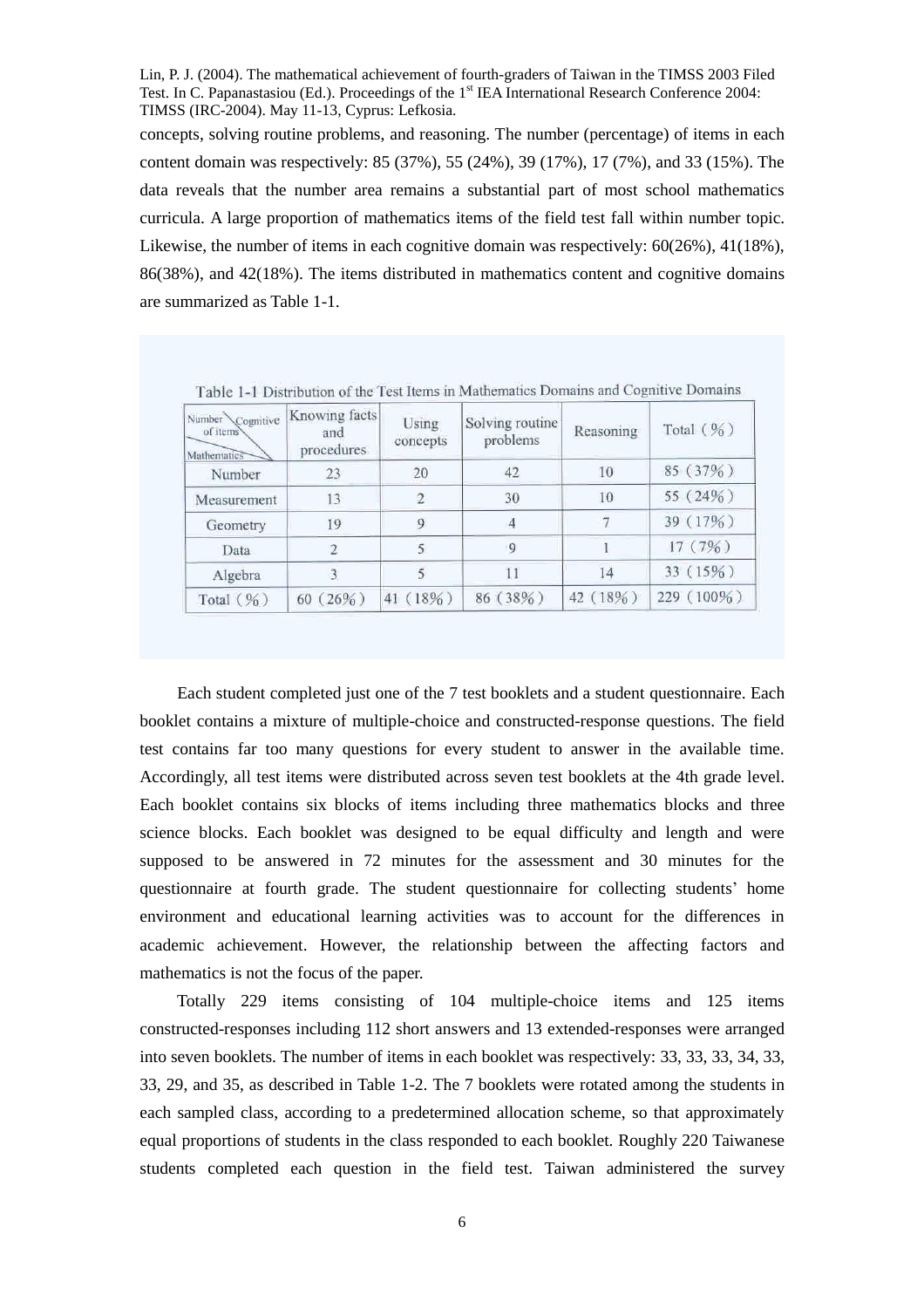instruments in April and scoring in May 2002.

| Format<br><b>Booklet</b><br>number |                 | Constructed-response | Number            |          |
|------------------------------------|-----------------|----------------------|-------------------|----------|
|                                    | Multiple-choice | Short-answer         | Extended-response | of items |
|                                    | 18              | 14                   |                   | 33       |
|                                    | 15              | 16                   |                   | 33       |
|                                    | 19              | 13                   |                   | 34       |
|                                    | 12              | 18                   |                   | 33       |
|                                    | 17              | 14                   |                   | 33       |
|                                    |                 | 16                   |                   | 29       |
|                                    | 12              | 22                   |                   | 35       |
| Total                              | 104             | 112                  | 13                | 229      |

Table 1.2 Distribution of the Test Items in Pooldets

All the instruments were modified for the Taiwan context. Instruments were also translated into Chinese and were verified by the IEA's verification center. To demonstrate the high quality of data collection procedures, Taiwan not only required to adopt a rigor approach to data collection activities including visit schools to observe data collection, but also to provide documentary evidence such as recording the compliance of the test administration with prescribed in the standard international data collection procedures.

#### **Scoring**

In constructed-response questions, students were required to write their responses. The success of assessments containing constructed-response questions depends on the degree to which student responses were scored reliably. This was accomplished through the provision of explicit scoring guides and extensive training in their use, and continuous monitoring of the quality of the work. Besides, TIMSS 2003 provided training packets for selecting questions, and practicing scoring to achieve a consistent level. TIMSS 2003 field test developed a two-digit coding scheme to diagnose students'various answers to the constructed-response items. The first digit registered the degree of correctness while the second digit was used to code the type of correct and incorrect answer given. The ultimate aim of this scheme was to provide a rich database for research on students'cognitive processes, problem-solving strategies, and common misconceptions.

## **Data processing**

To ensure the availability of comparable, high-quality data for analysis, TIMSS undertook a set of rigorous quality control steps to create the international database. TIMSS prepared manuals and software for countries to use in recording their data on computer files so that the information would be in a standard international format before being forward to the IEA Data Processing Center (DPC) in Hamburg. Upon arrival at the DPC, the data from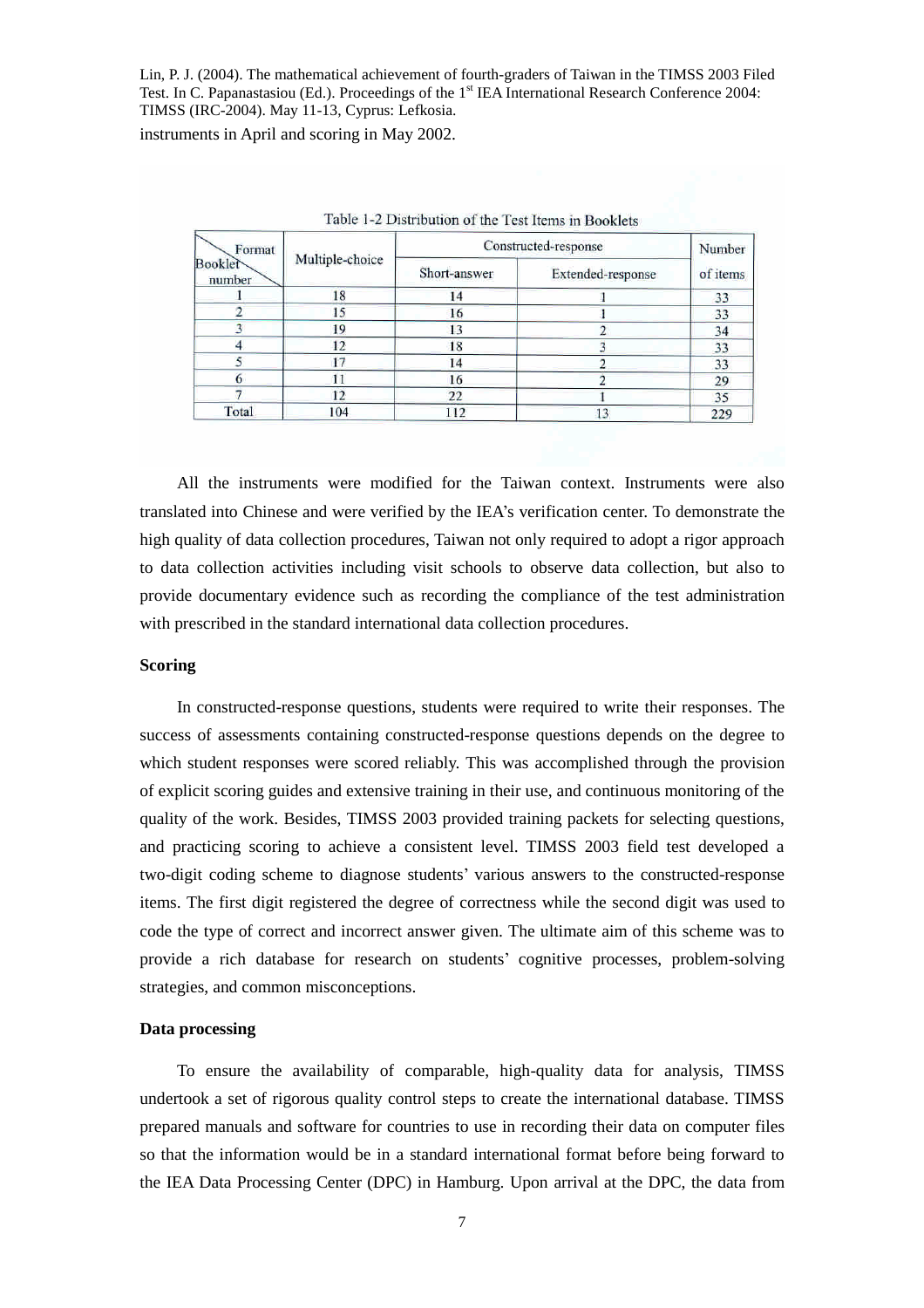each country underwent an exhaustive cleaning process designed to identify, document, correct deviation from the international instruments, file structures, and coding schemes. DPC provided Taiwan with the percentage of each choice of answers for multiple-choice questions and of each diagnosis code for constructed-response questions. The DPC reported international average of each item and Taiwan was ranked by the international average for each item, as well.

The study tended to use the intended curriculum of Taiwan as one of the sources to explain differences in achievement. Thus, two curriculum specialists and two elementary school teachers of Taiwan examined each mathematics topic involving in each test item if it was covered in the intended curriculum of Taiwan, issued in 1993.

#### **Results of the TIMSS 2003 Field Test**

## **Results across content domain in mathematics**

The overall average percent correct in mathematics of Taiwan and International average is 52.3% and 47.5%. Taiwanese students performed better when compared to the International average. As can be seen from Table 1-3, the average performance of Taiwanese students in number, measurement, geometry, and data was higher than international average, while the performance of Taiwanese students in algebra was lower than international average. The average percent correct of Taiwanese students in mathematics content from high to low was number (59%), geometry (54%), data (52%), algebra (49%), and measurement (48%). The highest correct percent of Taiwan and International average was found in number, while the lowest correct percent was in measurement.

Table 1-3 gives the results for the average correct percent of Taiwanese students performing in the items covered in the intended curriculum. The average correct percent of Taiwanese students in number, geometry, data, algebra, and measurement was 65%, 50%, 52%, 50%, and 53%, respectively. Of the items covered in the intended curriculum, Taiwanese students performed better in each of the five content areas than the international average.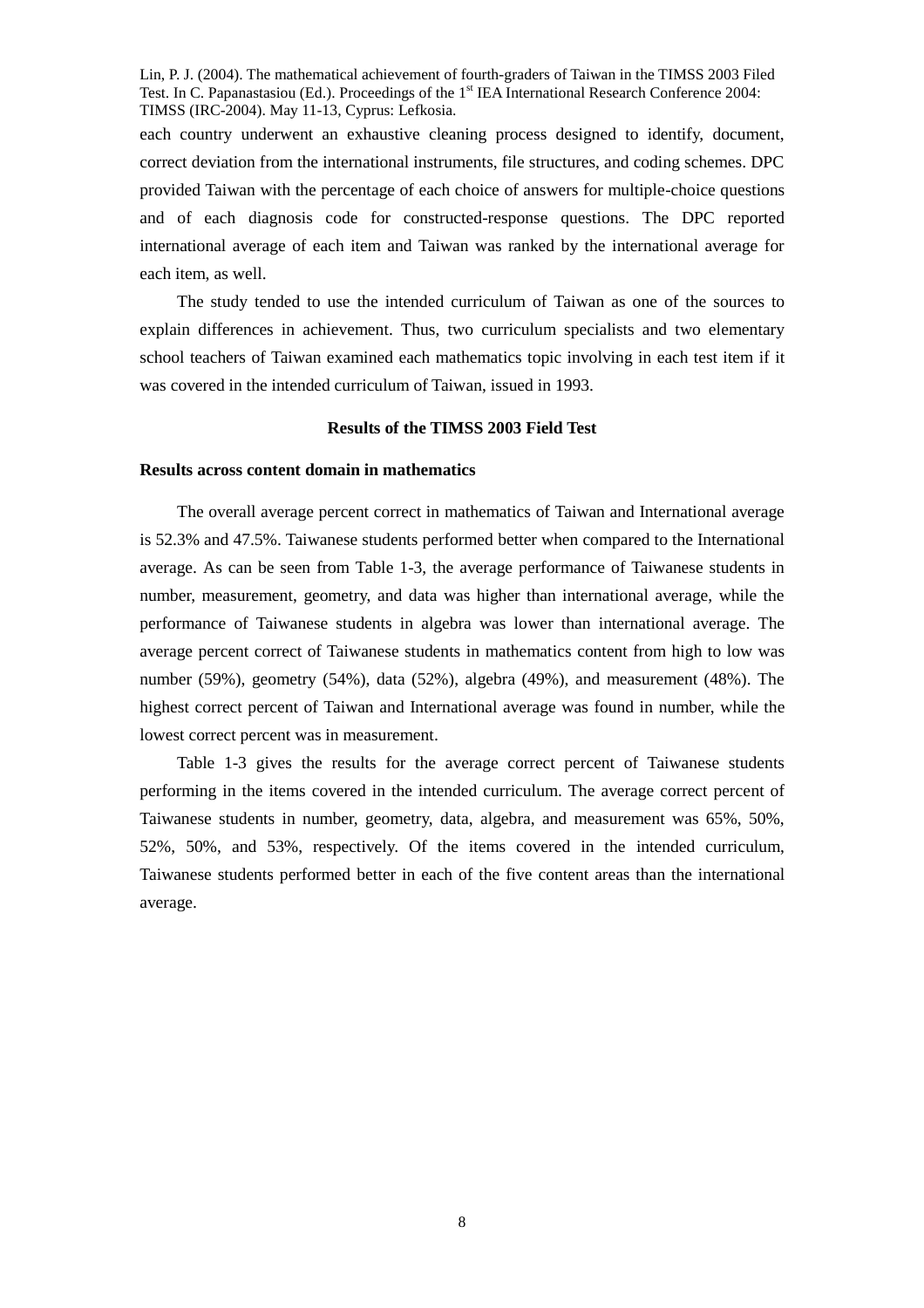| Correct<br>Content<br>answer (%)                           | Number<br>Taiwan<br>Inav |     | Measurement<br>Taiwan |      | Geometry    |      | Data        |      | Algebra     |      |
|------------------------------------------------------------|--------------------------|-----|-----------------------|------|-------------|------|-------------|------|-------------|------|
| Taiwan                                                     |                          |     |                       | Inav | Taiwan      | Inav | Taiwan      | Inav | Taiwan      | Inav |
| Covered in<br>intended<br>curriculum<br>$($ # of items $)$ | 65%<br>(60)              | 57% | 50%<br>(38)           | 45%  | 52%<br>(23) | 48%  | 50%<br>(14) | 43%  | 53%<br>(19) | 52%  |
| Total<br>$#$ of items)                                     | 59%<br>(85)              | 50% | 48%<br>(55)           | 43%  | 54%<br>(39) | 48%  | 52%<br>(17) | 45%  | 49%<br>(33) | 50%  |

Table 1-3: Taiwan and International students' performance across content domains

Inav: International average

## **Results across cognitive domains in mathematics**

The average correct percent Taiwanese students performing on the items across cognitive domains is presented in Table 1-4. The data of the table reveals that average correct percent of the students increased with the increase in the complexity level of the performance expectation. The average correct percent of Taiwanese students in using facts and procedures, using concepts, solving routine problems, and reasoning was 61%, 53%, 51%, and 42%, respectively. The mean achievement of Taiwanese is higher than the International average at the performance levels of using facts and procedures by 61% vs. 54%, using concepts by 53% vs. 50%, solving routine problems by 51% vs. 46%, reasoning by 42 vs. 39%.

The percentage of the correct responses of the students for the items covered in the intended curriculum of Taiwan is presented in Table 1-4, by performance expectation. The average correct percent for Taiwanese and International students at different levels of performance expectation was respectively: using facts and procedures 65% and 56%, using concepts 61% and 56%, solving routine problems 54% and 50%, and reasoning 43% and 39%. Of the items involving different levels of performance expectation covered in the intended curriculum, Taiwanese students performed better in each of the levels than the international average.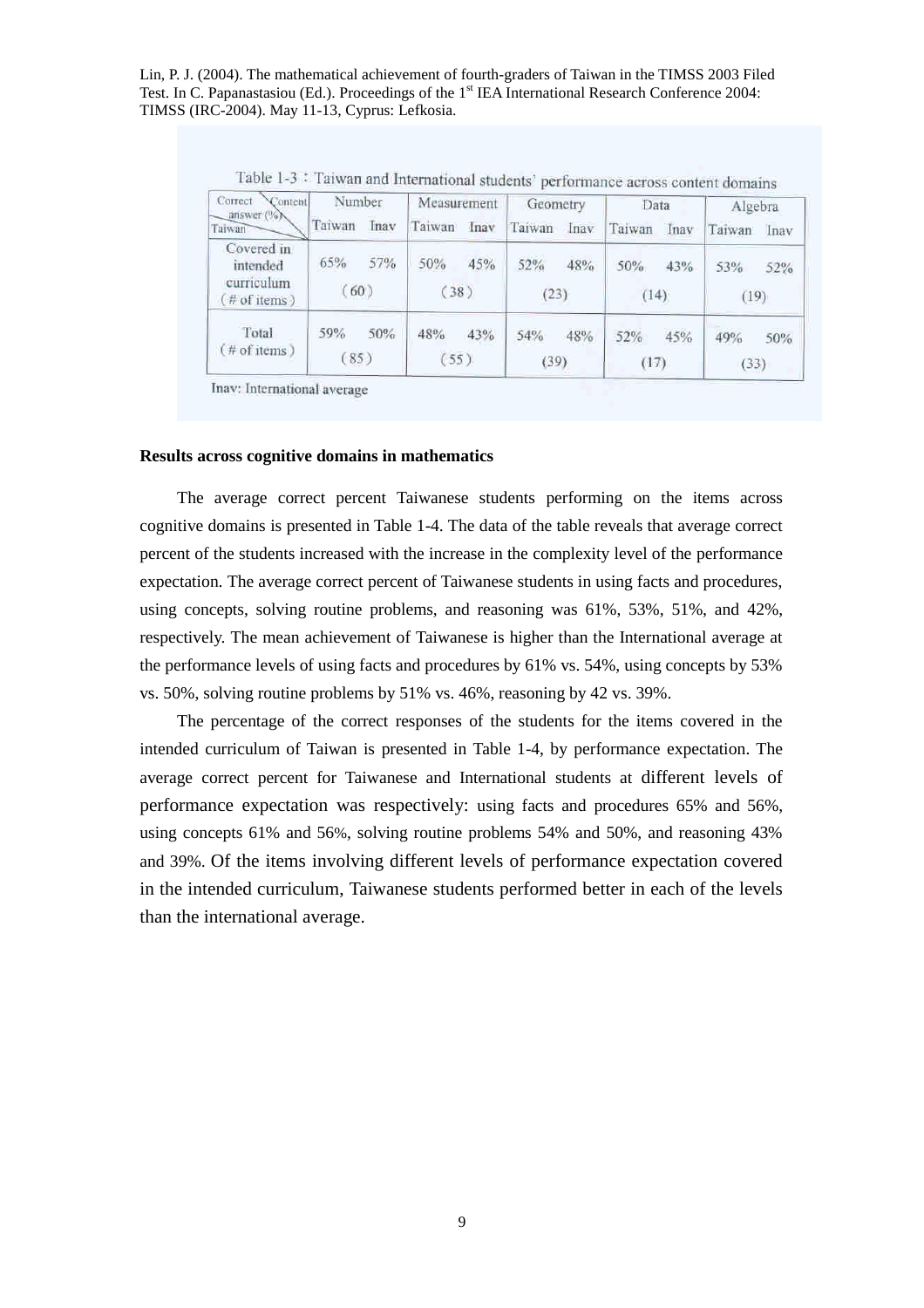| Correct Content<br>answer (%) | Using facts and<br>procedures |      | Using concepts |      | Solving routine<br>problems |      | Reasoning   |      |
|-------------------------------|-------------------------------|------|----------------|------|-----------------------------|------|-------------|------|
| Taiwan                        | Taiwan                        | Inav | Taiwan         | Inav | Taiwan                      | Inav | Taiwan      | Inav |
| Covered in<br>intended        | 65%                           | 56%  | 61%            | 56%  | 54%                         | 50%  | 43%         | 39%  |
| curriculum<br>(items)         | (48)                          |      | (22)           |      | (57)                        |      | (27)        |      |
| Total<br>$(\#$ of items)      | 61%<br>(60)                   | 54%  | 53%<br>(41)    | 50%  | 51%<br>(86)                 | 46%  | 42%<br>(42) | 38%  |

Inav: International average

#### **Results of students'achievement by the items covered in the intended curriculum**

## *Achievement in whole number*

The number content domain contains eight-five items that assessed performance on understanding of counting and numbers, ordering and comparing numbers, and applying numbers and operations to solve problems. Of the items, 57, 12, 7, and 9 items were related to whole numbers, fractions, decimals, and ration and proportion, respectively. Of the 57 items included 9, 11, and 37 items are related to the meaning of whole numbers, rounding and computation, and solving routine and non-routine problems, respectively. The average correct percent of Taiwanese students achieved in number topics was decreasing by computation (79%), understanding the concepts of number (55%), solving routine and non-routine problems (49%), and ratio and proportion (44%). The data reveals that about 79% Taiwanese students higher than the international average (69%) have apparently mastered straightforward computation and have a competency of solving word problems. The items involved in four operations were dealt with three-digit numbers and were covered in Taiwan's intended curriculum. The average percent correct of addition, subtraction, multiplication, and division was 90%, 85%, 90%, and 83%, respectively.

The finding was that excepting 3 items, the average percent correct of each item Taiwanese students performing in understanding the meaning of whole numbers was roughly 87% and was better than international average. However, the performance of Taiwanese students in baseball game item  $(7.3\%)$  was highly poor than international average  $(21\%)$ . The poor performance was resulted from unpopular context to Taiwanese students, when compared to western countries. An item in booklet 1 #32 involving "multiple", which was not included in Taiwan's intended curriculum, less than 50% of the students answered correctly. They misunderstood the "multiples of 8" misunderstood it as "a number containing digit 8".

The 12 items of fractions and decimals were designed to assess meaning, representation, comparing unit fractions or fractions with the same denominators, equivalent fractions, and operations of fractions and decimals. The fourth graders of Taiwan did not learn the concept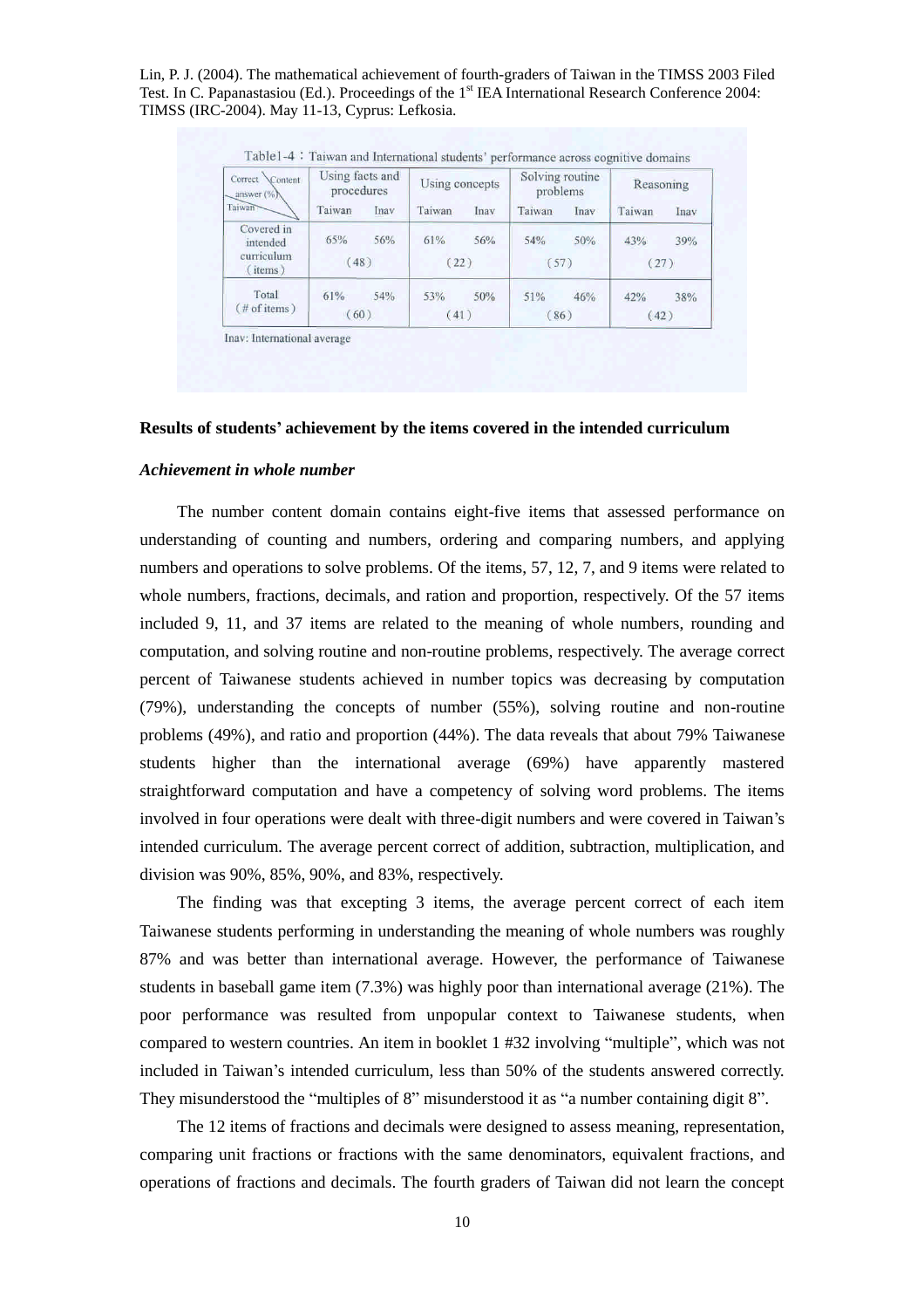of identifying equivalent fractions until at the fifth grade. Taiwanese students understood better the meaning of fraction and performed better on the subtraction and addition of fractions with the same denominators than the international average. 96% of the students answered correctly in these items. However, the average percent correct was decreased into 43%, when Taiwanese students preformed in shading an area for a given fraction in which the number of partitioning was not equal to the denominator of the fraction. The difficulty fourth-grade students had with solving such a problem was consistent with performing in representing a decimal. Only 13% of the Taiwanese students participating in the field test answered correctly. On the contrary, 81% of the students represented incorrectly a decimal 0.3 by shading 3 out of 20 partitions.

Likewise, Taiwanese students were not achieved well in the item in which students were asked to choose a fraction such that it is the closest to the unit fraction 1/2, when compared to the international average. They chose incorrectly the fraction with the largest number of the denominator as their final answer. The strategy Taiwanese students used to compare fractions with unlikely denominator was the same as that of comparing whole numbers, before they learned the concept in the school.

## *Achievement in measurement*

The measurement domain contains fifty-five items that assessed performance on understanding measurable attributes and demonstrating familiarity with the unit and processes using in measuring various attributes. While working on certain measurement items, students were permitted to use paper rulers or cardboard manipulatives in the form of geometric shapes. Of the items, 11 items were related to attributes and units and 44 involved the use of tools, techniques, and formulas. Of the 44 items, 15 items were related to using instruments to measure and estimate, 7 items were to calculate area and perimeter, and 22 items were to compute measurements in simple problem situations. The average correct percent of Taiwanese students achieved in measurement was decreasing by understanding attributes and units (63%), computing measurements in simple problem situations (45%), using instruments to measure and estimate (44%), and calculating area and perimeter (41%). Moreover, calculating area and perimeter was the lowest correct percent in the measurement domain for Taiwan's students, the same as the international average (29%).

All 7 items of calculating area and perimeter were covered in Taiwan's intended curriculum, but more than 50% of Taiwanese students had the difficulty with making the distinctions between area and perimeter. For instance, 56% students misused the perimeter as area divided by 4 to solve the problem in which students were asked to find the perimeter of a given figure.

Exception of converting from meter to centimeter, fourth-graders of Taiwan have not been taught the conversion between two standard units until at the fifth grade. As a result,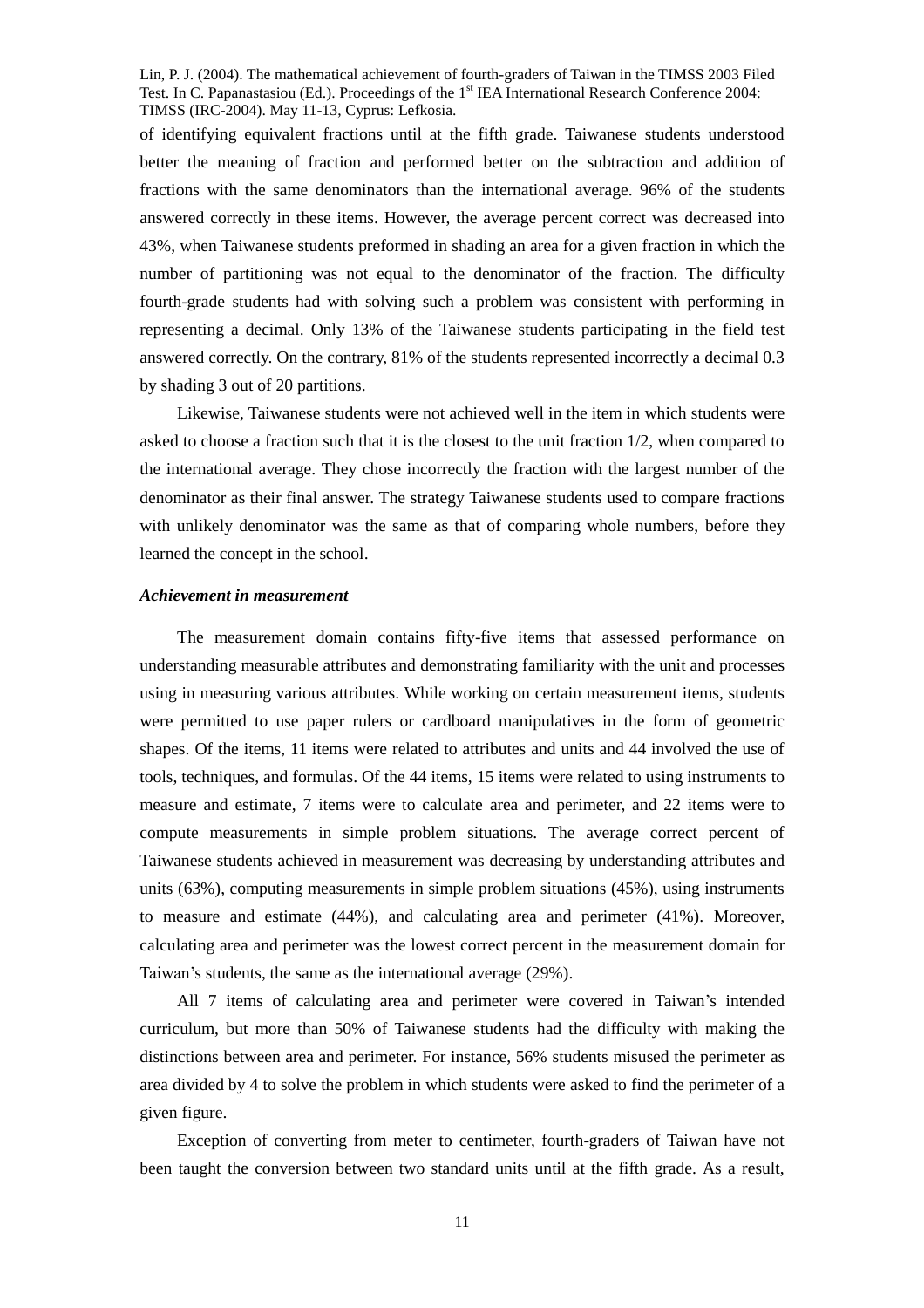they were achieved in these items poorly. Besides, 13 items involving the use of cardboard ruler to answer a set of questions related to map, such as measuring the distance between two towns. The mean of average correct percent of Taiwanese students performed in the 7 items was more than 65%, which the correct percent Taiwanese students performed in the 5 items was decreasing to 34%.

## *Achievement in geometry*

The 39 items in geometry included analyzing the properties and characteristics of a variety of geometric figures. These figures included lines, angles, and 2-dimension and 3-dimension shapes. Of the items, 6 items were related to lines and angles, 14 items dealt with 2-and 3-dimensioal shapes, 3 items related to congruence and similarity, 9 items dealt with location and spatial relationships, and 7 items involved in symmetry and transformations. The fourth-graders of Taiwan did not learn the concept of translation, reflection, and rotation until they are sixth-graders. In addition, the content of relating a net to a shape, identifying two similar shapes, and recognizing cones and cylinders were not included in Taiwan's intended curriculum at fourth grade level. The average correct percent Taiwanese students achieved in geometry was decreasing by lines and angles, congruence and similarity (67%), location and spatial relationships (54%), to identify the shapes with symmetry and transformation (50%), and to classify 2-dimension and 3-dimension shapes according to their properties (46%).

We found that 32 % and 64% of the fourth-graders were able to draw a line to parallel and perpendicular to a tiled line, respectively. It seems the orientation of the line was a crucial factor for students to draw a perpendicular line to the given line. 54% of Taiwanese students had a difficulty with drawing a symmetry line of a shape. They identified a reflection line of a figure as the line when it is able to partition the figure equally. Taiwanese students performing on the task dealing with three successive rotations of  $90^{\circ}$  (49%) were better than the tasks with the combination of translation, reflection, and symmetry (16%).

## *Achievement in data*

In the data domain, 17 items measured the concepts of data representation, analysis, and probability. The items were designed to organize data that have been collected by others, display data in tables, graphs, charts, and plots. Of the items, only one item was related to data collection and organization, 8 items were involved in data representation, 8 items were related to data interpretation. Pie charts and histograms were not covered in Taiwan's intended curriculum for fourth graders, while the other graphs such as line graph and bar graph were presented in the intended curriculum. We discovered that fourth-graders had higher achievement in organizing and displaying data than interpreting data. The average correct percent for Taiwan and International students was respectively: displaying data 67% and 56%, interpreting data 36% and 32%. The data reveals that Taiwanese students performing on the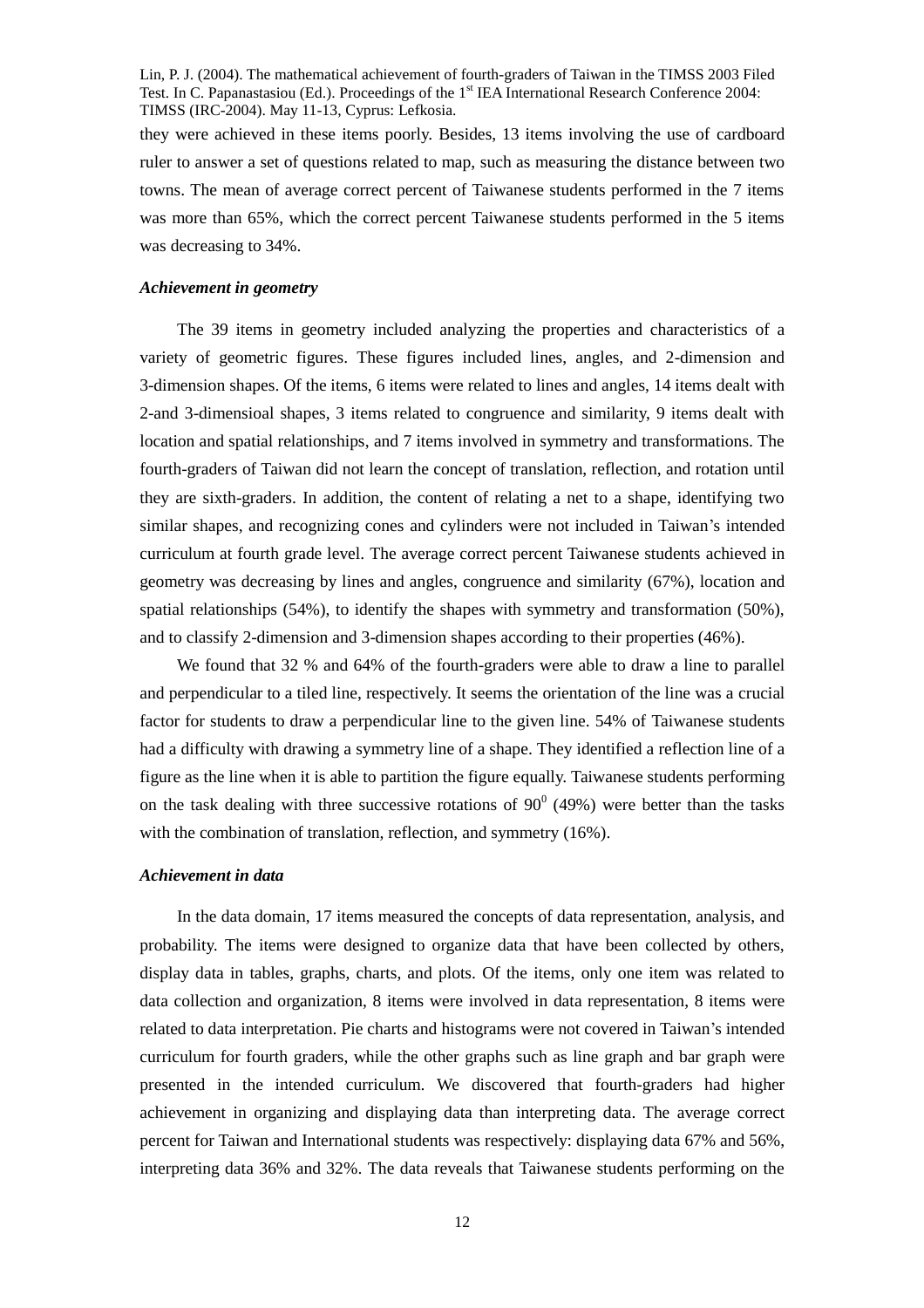data representation tasks were better than the international average. In particular, 67% of the students were able to solve the pie chart problem; even they did not learn the topic in the fourth grade.

## *Achievement in algebra*

The algebra domain including patterns and relationships among quantities, using algebraic symbols to represent mathematical situations was measured through 33 items. It was identified as patterns, equations and formulas, and relationships. Students performing on 16 of the items, which were not included in Taiwan's intended curriculum, were poor than the international average. The average correct percent Taiwanese students achieved in algebra was decreasing by patterns, equations and formulas, and relationships. The mean achievement of Taiwanese was higher than the International average at the performance of "patterns"by 61% vs. 54% and "relationships"by 53% vs. 50%, while the mean achievement of Taiwan was lower than the international average at the performance of "equations and formulas" by 50% vs. 56%.

In terms of patterns, 9 items referred to the numeric and geometric patterns have been covered in Taiwan's intended curriculum. Students achieving in the items of geometric patterns were better than those of numeric patterns. For instance, only 22% of the students preformed successfully on making a number pattern using the "add 4" rule, while there were 58% chose incorrectly with the rule "multiplying 4" as their final answer.

Regarding the concept of relationship, there were 10 items to measure it. Relationships included 6 items for generating pairs of numbers following a given rule, 3 items for writing a rule for a relationship given some pairs of numbers satisfying the relationship, and 1 item for graphing pairs of numbers following a given rule. Within these four categories, fourth-graders of Taiwan had the most difficulty in solving the problems that asked students to write a rule for a given relationship of pairs of numbers.

## **Conclusion**

The major finding of the study was that the overall achievement of Taiwan in the field test was better than the international average. This study supported consistently the literature of international comparison studies that report Asian students in general do well in school than other western countries. Many contribute factors may be possible to account for the differences in academic achievement. The differences in home environments and educational activities largely accounted for the differences in students'achievement between Asian and other countries students (Peng and Wright, 1994). Nevertheless, the analysis of mathematics students expected to learn in the intended curriculum investigated in the study was valuable because it provided the bases of understanding where fourth-grade students of Taiwan learned ahead and learn behind other countries curricula. Because of the non-experimental nature of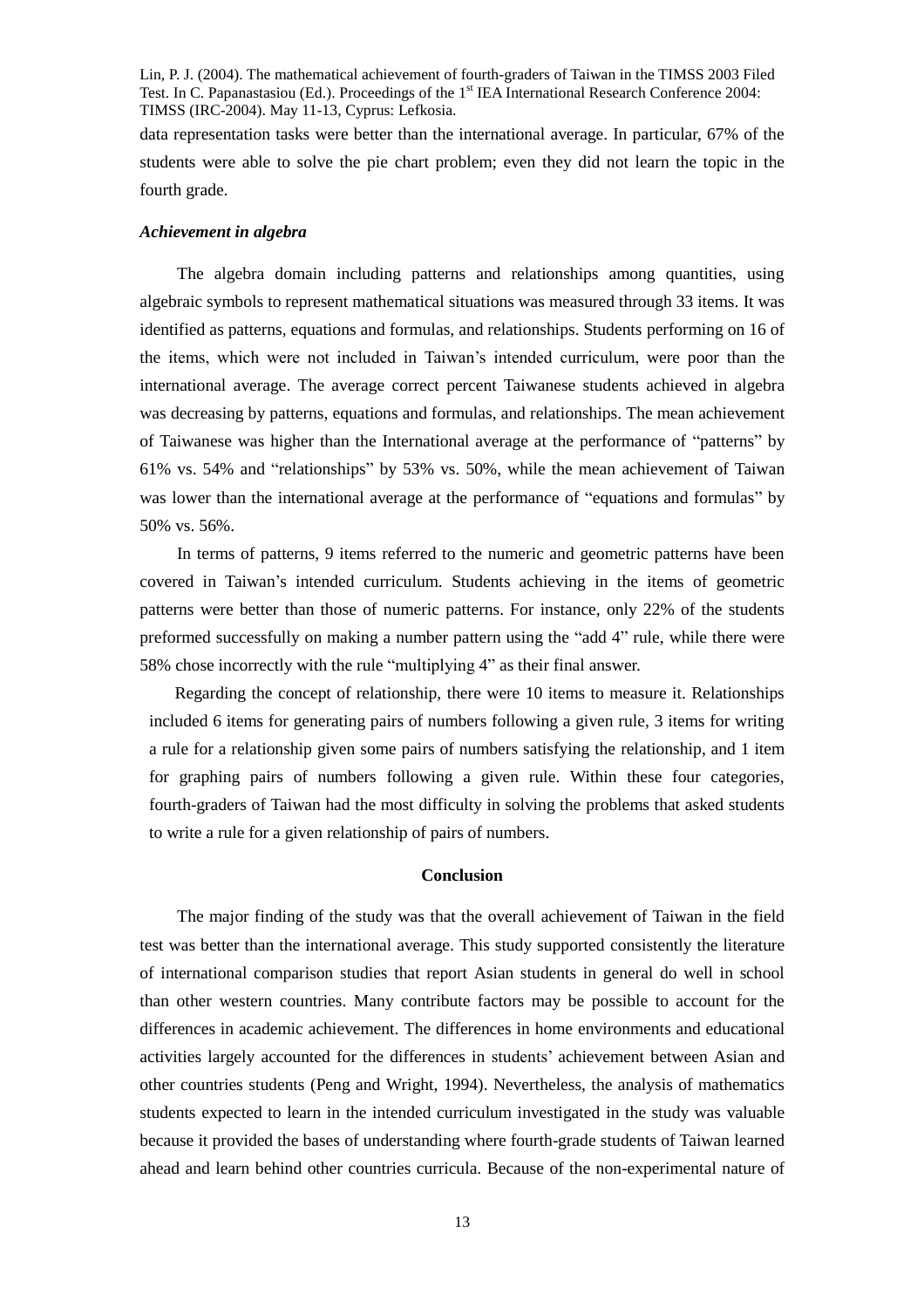survey data, no definitive causal effects can be inferred from the study. However, the result of the field test suggested that fourth-graders were not forgetting the traditionally held concepts and skills measured in greater proportion by the test while they focused their more heavily on a broader vies of mathematics. At the same time, we note that there is still distance to cover in assisting students to move from their present levels of performance to higher levels on those involving problem solving. Moreover, in this time of great interest in mathematics education reform, findings of the field test provided the most powerful empirical data to diminish opponents' furious blames against the 1993 version of curriculum reform. The assessment afforded an important marker of the state of students'achievement early in the period of reform.

The framework of the international assessment specifications can be as a reference for examining the extent to which mathematics contents should be covered in Taiwan's future fourth-grade curriculum. The primary school mathematics curriculum of Taiwan is undergoing development as part of revising the Curriculum 2003. Although the analysis of Taiwan's intended curriculum revealed several similarities with curricula internationally, the evidence is overwhelming that Taiwanese students lacked 21% basic knowledge expected at international intended curriculum at the fourth grade level and furthermore cannot communicate their answers in the language of the field test. There were 3%, 4%, 7%, 1%, and 6% in number, measurement, geometry, data, and algebra. In number domain, fourth-graders did not learn the concepts of multiples of a number, the meaning of equivalent fractions and reduced a fraction to a simple fraction, an integer multiplying a fraction, and proportion. In measurement domain, Taiwan's intended curriculum at fourth grade level did not cover the topics of converting between kilograms and grams and using proportion to measure the distance between two locations on the map. In geometry domain, fourth-graders of Taiwan did not learn to recognize pentagons and hexagons, to identify similar figures, to recognize relationships between 2- and 3-dimenstional shapes when shown 2-dimentsioal views of cones and cylinders, and to operated the geometric transformation. In data domain, Taiwan' intended curriculum did not cover the topics including interpreting pie chart and the change of line graph. In algebra, fourth-graders of Taiwan have not been taught to find missing terms of numeric patterns and to select a rule for a relationship given some pairs of numbers. Clearly, the lack of learning the topics measured in the field test may possible be a contributing factor to Taiwanese students performing poorly in some items.

Taiwanese students struggled with complex problem-solving questions that were presented in the consecutive sub-questions. Fourth-graders seldom engaged the problem-solving questions including mathematics games such as number and geometry tiles and reversal numbers in classroom. The unfamiliarity of the assessment format is likely to be another factor contributing to Taiwanese students performing poorly in the problem-solving questions. Some of the sub-questions were dependent mutually; as a consequence, students